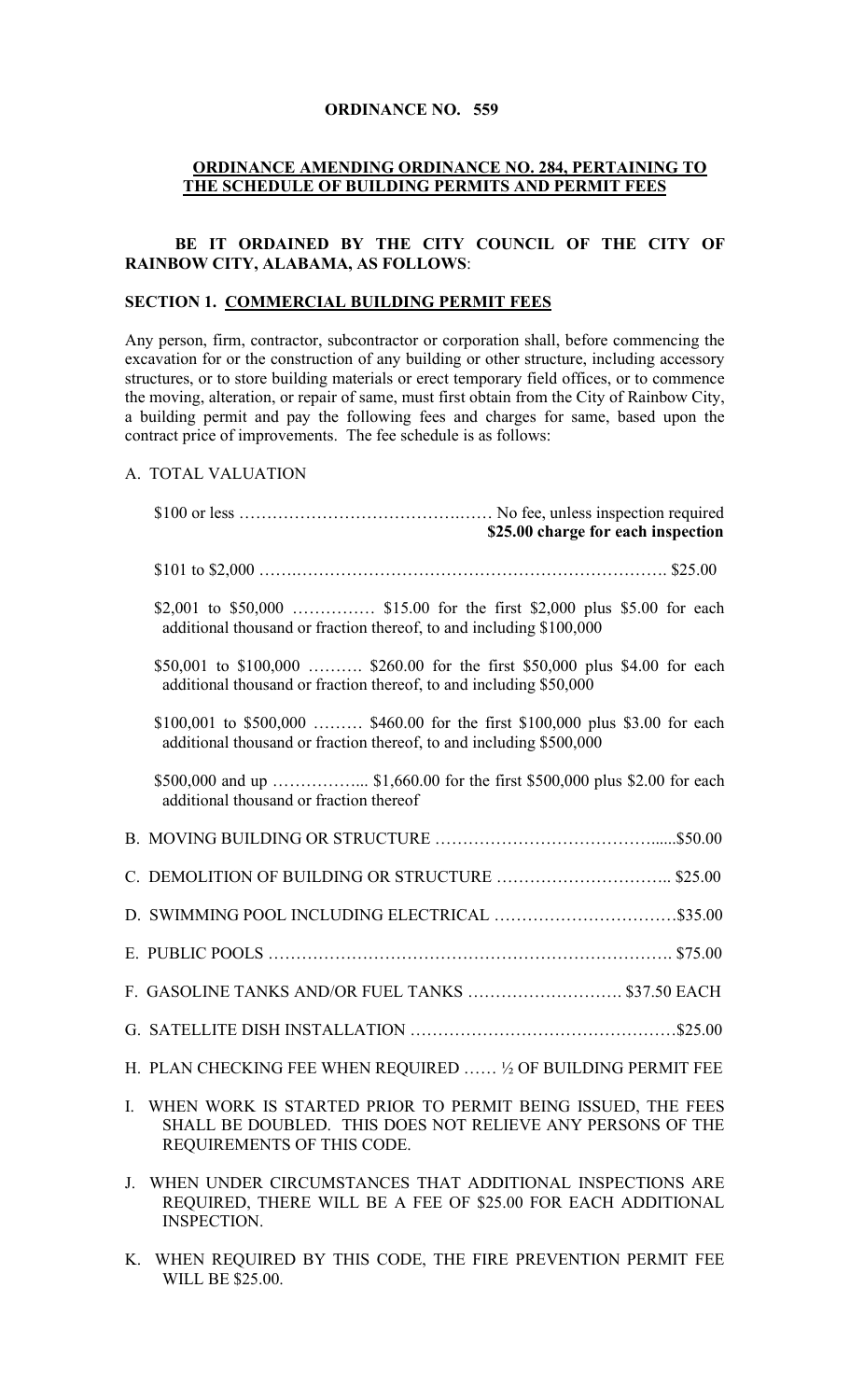## **SECTION 2. ROOFING PERMIT FEE SCHEDULE**

### A. TOTAL VALUATION

 \$100 or less ………………………………………...No fee, unless inspection required **\$25.00 charge for each inspection** \$101 to \$2,000 ………………………………………………………………… \$25.00 \$2,001 to \$50,000 ……………………\$15.00 for the first \$2,000 plus \$5.00 for each additional thousand or fraction thereof, to and including \$100,000 \$50,001 to \$100,000 ……………… \$260.00 for the first \$50,000 plus \$4.00 for each additional thousand or fraction thereof, to and including \$50,000 \$100,001 to \$500,000 ……………. \$460.00 for the first \$100,000 plus \$3.00 for each additional thousand or fraction thereof, to and including \$500,000

 \$500,001 and up ………………\$1,660.00 for the first \$500,000 plus \$2.00 for each additional thousand or fraction thereof

## **SECTION 3. COMMERCIAL ELECTRICAL PERMIT SCHEDULE**

## A. TOTAL VALUATION

| (FOR NEW CONSTRUCTION ONLY) |  |
|-----------------------------|--|
|                             |  |

# **METER SERVICE SIZE**

## **OUTLETS**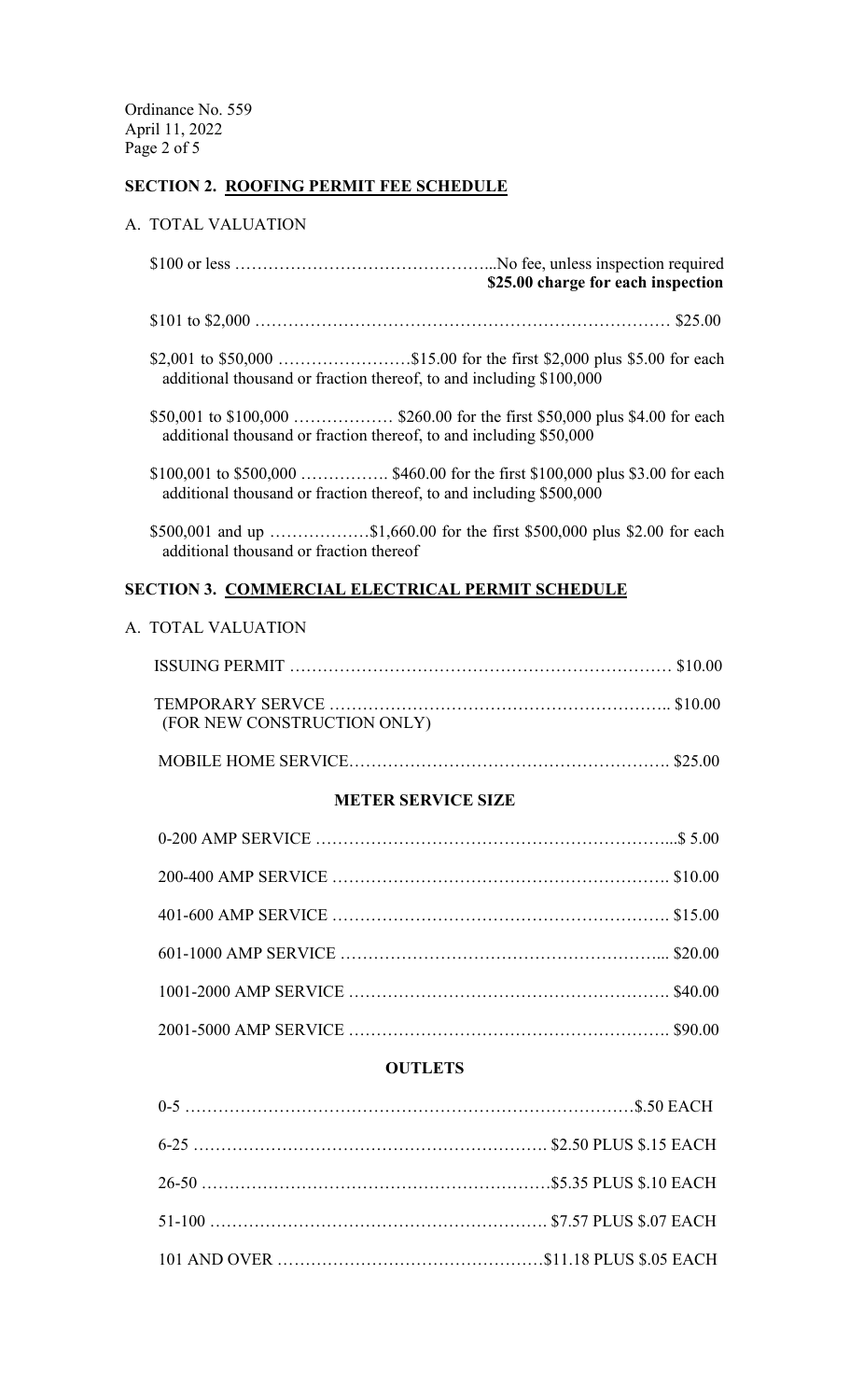Ordinance No. 559 April 11, 2022 Page 3 of 5

## **APPLIANCES**

| RANGES, COOKTOPS, WATER HEATERS, REFRIGERATORS \$1.00 EACH |  |
|------------------------------------------------------------|--|
| DRYERS, WASHERS, DISHWASHERS, DISPOSALS \$1.00 EACH        |  |
|                                                            |  |

# **FIXTURES**

# **MOTORS, TRANSFORMERS, GENERATORS, CAPACITORS, WELDERS**

# **SECTION 4. PLUMBING PERMIT SCHEDULE**

# **SECTION 5. STREET CUT PERMIT**

AS PER ORDINANCE NO 241, STREET CUT PERMITS WILL REQUIRE THE POSTING OF A PERFORMANCE BOND OR A CASH DEPOSIT OF \$500.00 FOR ONE YEAR FROM DATE OF ISSUANCE.

# **SECTION 6. MECHANICAL PERMIT SCHEDULE**

# A. TOTAL VALUATION

| \$5.00 charge for each inspection |  |
|-----------------------------------|--|
|                                   |  |
|                                   |  |
|                                   |  |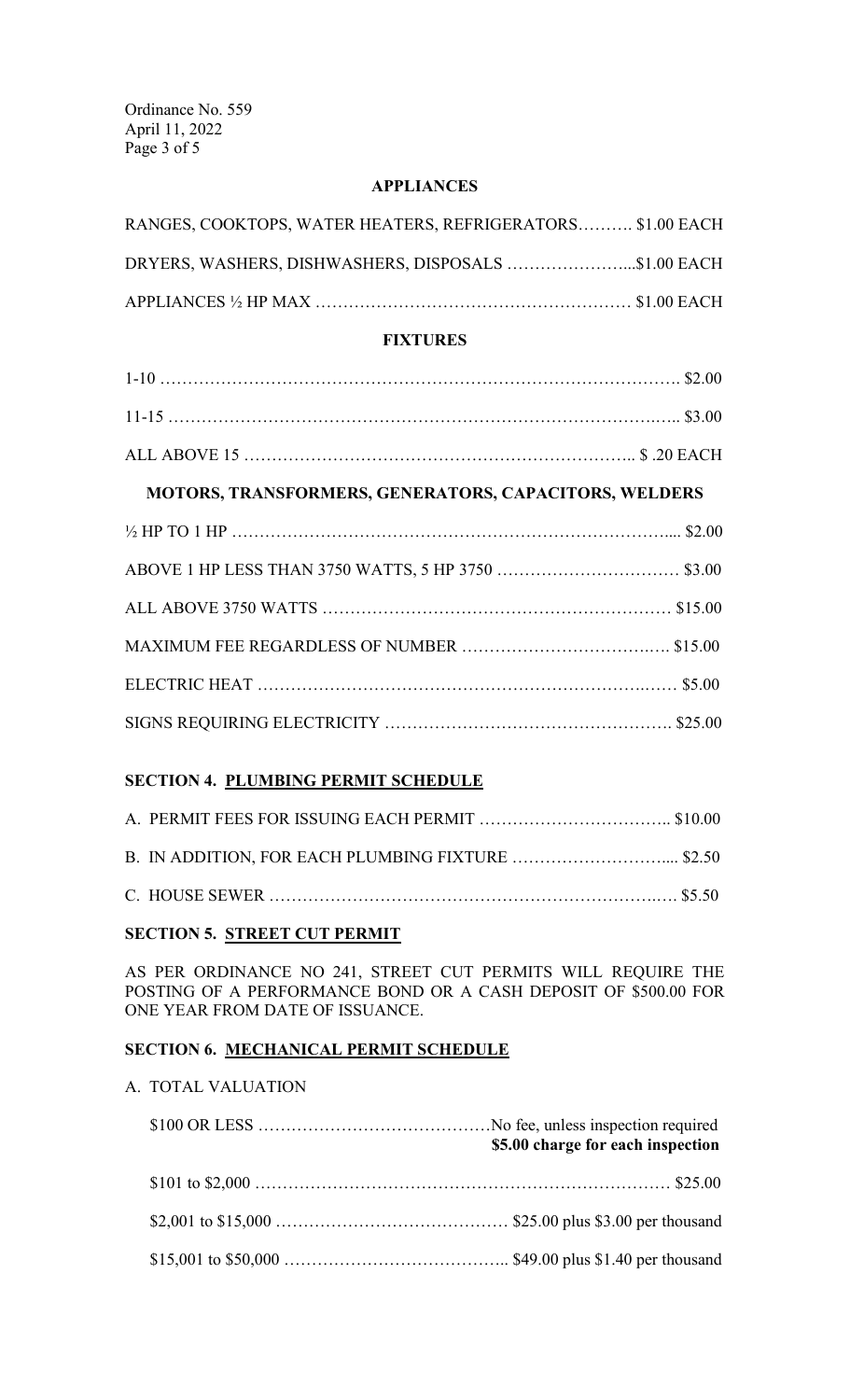Ordinance No. 559 April 11, 2022 Page 4 of 5

> \$50,001 to \$100,00 ………………………………….. \$99.00 plus \$1.00 per thousand \$100,001 to \$500,000 ………………………….……. \$148.00 plus \$ .55 per thousand \$500,001 and up ……………………………………… \$368.00 plus \$ .50 per thousand

# **SECTION 7. RESIDENTIAL PERMIT SCHEDULE**

BUILDING PERMIT \_\_\_\_\_\_\_\_\_\_\_\_\_\_\_ SQ. FT. @ .095 = \_\_\_\_\_\_\_\_\_\_\_\_\_\_\_\_

ELECTRICAL PERMIT \_\_\_\_\_\_\_\_\_\_\_\_\_ SQ. FT. @ .023 = \_\_\_\_\_\_\_\_\_\_\_\_\_\_\_\_

PLUMBING PERMIT \_\_\_\_\_\_\_\_\_\_\_\_\_\_\_ SQ. FT. @ .026 = \_\_\_\_\_\_\_\_\_\_\_\_\_\_\_\_

MECHANICAL PERMITS FOR RESIDENTIAL BUILDING IS THE SAME AS A COMMERCIAL PERMIT.

REMODEL ……………………………………………….\$25.00 plus \$.90 per \$1,000.00

DETACHED GARAGE OR UNFINISHED BASEMENT ..SQ. FT.  $@.048 =$ 

# **\*\*MINIUMUM ON ALL PERMITS WILL BE \$25.00\*\***

## **SECTION 8. SCHEDULE OF FEES**

The Building Official of the City of Rainbow City, Alabama is hereby authorized and directed to charge the following sums for the issuance of a permit for a new building and/or addition to new or existing buildings.

## **SECTION 9. PENALTIES**

Any person, firm, or corporation who shall erect or attempt to erect a building or accessory structure within the corporate limits of the City of Rainbow City, Alabama without first obtaining a permit and furnish the information herein before described to the Building Official, or any violation of this ordinance shall upon conviction be fined not less than \$500.00 and may be imprisoned for not more than six (6) months, either or both, at the discretion of the Municipal Judge.

## **SECTION 10. SEVERABILITY**

If any part, section, or provision of this Ordinance shall hereafter be declared unconstitutional or invalid for any reason, such declaration shall not affect the validity of any other section or provision of this Ordinance, which shall continue in full force and effect notwithstanding such holding; and

# **SECTION 11. REPEALER**

All ordinances or parts or Ordinances in conflict herewith are hereby declared repealed.

# **SECTION 12. EFFECTIVE DATE**

This ordinance shall become effective on the day of its passage and shall be published as required by Alabama law.

**ADOPTED AND APPROVED** by the City Council of the City of Rainbow City, Alabama, this the **11th** day of **April, 2022.**